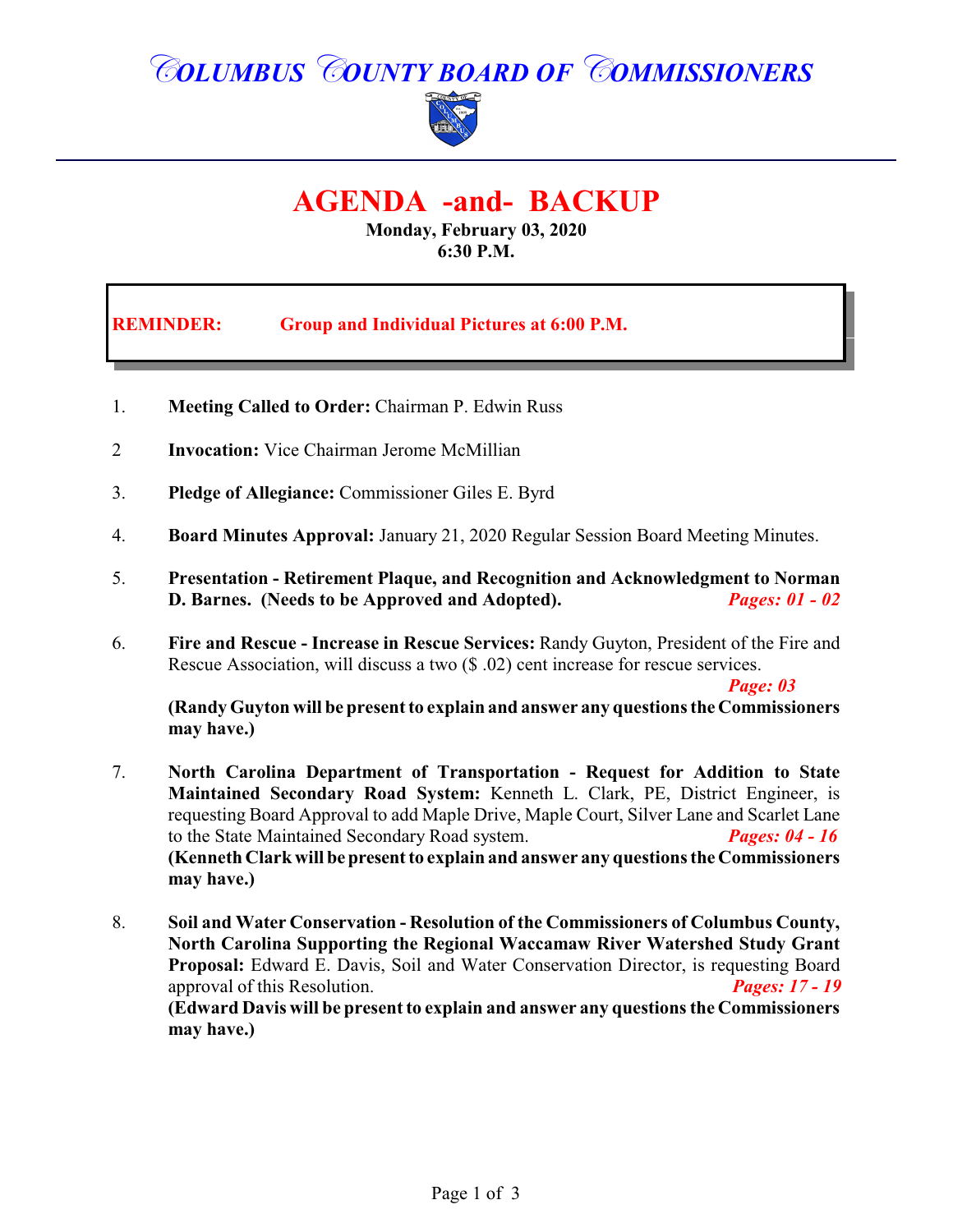9. **Resolution - Columbus County Second Amendment Sanctuary Resolution:** Mike Stephens, County Manager, is requesting Board approval and adoption of this Resolution. *Pages: 20 - 22*

**(Mike Stephens will be present to explain and answer any questions the Commissioners may have.)**

#### **RECESS REGULAR SESSION and enter into COMBINATION MEETING of COLUMBUS COUNTY WATER and SEWER DISTRICTS I, II, III, IV and V BOARD MEETING**

10. **Columbus County Water and Sewer Districts I, II, III, IV and V - Approval of Board Meeting Minutes:**

January 21, 2020 **Combination Meeting** of Columbus County Water and Sewer Districts I, II, III, IV and V Board Meeting **(5 sets)**

- 11. **Columbus County Water and Sewer Districts I, II, III, IV and V Approval of Monthly Billing Adjustments:** Harold Nobles, Public Utilities Director, is requesting Board approval of the November and December, 2019 Monthly Billing Adjustments. *Pages: 23 - 28* **(Harold Nobles will be present to explain and answer any questions the Commissioners may have.)**
- 12. **Columbus County Water and Sewer Districts I, II, III and V Approval of Water System Extension Projects, and Approval of Green Engineering Contract:** Harold Nobles, Public Utilities Director, is requesting Board approval of Water Systems extensions contingent upon signups to make projects feasible, and approval of Green Engineering Contract. **\*\*\* SEE INSERT\*\*\*** *Pages: 29 - 30* **(Harold Nobles will be present to explain and answer any questions the Commissioners may have.)**
- 13. **Columbus County Water and Sewer District IV Approval of Submission of Loan and Grant Application to USDA - RD, and Approval of Green Engineering Contract for PER and EA:** Harold Nobles, Public Utilities Director, is requesting Board approval to submit an USDA Rural Development Application for loan and grant funds for the WD-IV Project, and approval of the contract with Green Engineering for the Preliminary Engineering Report and Environmental Assessment. **\*\*\*SEE INSERT\*\*\***

*Pages: 31 - 32*

**(Harold Nobles will be present to explain and answer any questions the Commissioners may have.)**

#### **ADJOURN COMBINATION MEETING of COLUMBUS COUNTY WATER and SEWER DISTRICTS I, II, III, IV and V BOARD MEETING**

14. **Consent Agenda Item:** Tax Refunds and Releases. *Pages: 33 - 34* 

- 15. **Comments:**
	- A. Department Managers;
	- B. Board of Commissioners;
	- C. County Manager; **and**
	- D. County Attorney.